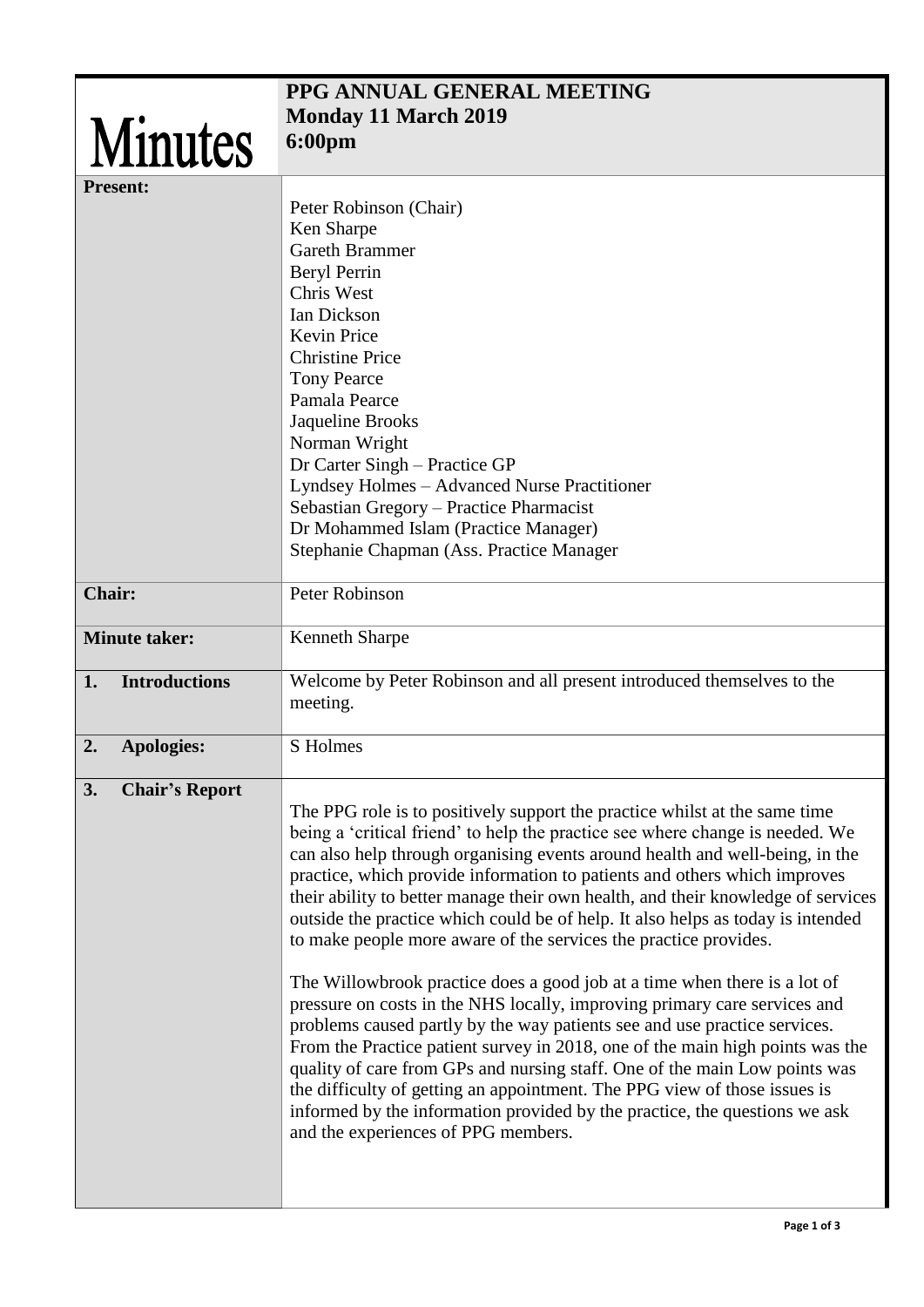|    |                                              | A recurring problem is that a high % of patients do not turn up for<br>appointments. This means appointments are wasted which contributes to the<br>inability of the practice to provide the appointment capacity it needs. A wasted<br>appointment costs around £75. The practice and PPG agreed to focus the<br>discussions of the PPG around communications to its practice population<br>which would help to improve the understanding of patients about the impact<br>of inappropriate use of services.<br>So far, we have identified a number of aspects of communication which<br>impact on practice services and in May we are going to discuss what works for<br>and against changing patterns of usage of practice services.<br>We have a plan agreed with the practice to look at other aspects of its service<br>offer to patients such as access to patient records and the development of new<br>services. |
|----|----------------------------------------------|--------------------------------------------------------------------------------------------------------------------------------------------------------------------------------------------------------------------------------------------------------------------------------------------------------------------------------------------------------------------------------------------------------------------------------------------------------------------------------------------------------------------------------------------------------------------------------------------------------------------------------------------------------------------------------------------------------------------------------------------------------------------------------------------------------------------------------------------------------------------------------------------------------------------------|
| 4. | <b>Addresses and</b><br><b>Presentations</b> | Following the Chair's report there were addresses and presentations by<br>representatives of the Practice:                                                                                                                                                                                                                                                                                                                                                                                                                                                                                                                                                                                                                                                                                                                                                                                                               |
|    |                                              | Dr Carter Singh, who thanked the PPG for their role in supporting the<br>Practice and gave an address which extensively outlined the national and local<br>challenges to the NHS and what steps the Practice was taking to continue the<br>provision of a first-class health care service to their patients.                                                                                                                                                                                                                                                                                                                                                                                                                                                                                                                                                                                                             |
|    |                                              | <b>Lyndsey Holmes</b> – Advanced Nurse Practitioner (APN), who outlined the<br>role of the APN and other Nursing roles within the Practice setting,<br>emphasising the broad range of diagnosis and treatments provided.                                                                                                                                                                                                                                                                                                                                                                                                                                                                                                                                                                                                                                                                                                 |
|    |                                              | Sebastian Gregory - Pharmacist, who outlined his role within the practice<br>and how they as individual professionals are now employed in forward<br>thinking practices to alleviate workload crisis and work alongside the GP's<br>and Nurses in the provision of an effective up to date pharmaceutical service.                                                                                                                                                                                                                                                                                                                                                                                                                                                                                                                                                                                                       |
|    |                                              | <b>Dr Mohammed Islam</b> – Practice Manager, who provided an insight into the<br>many and varied aspects that make up the management and administrative<br>structures of the Practice (including the extra hours service). These aspects are<br>the vital but mainly unseen tasks that ensure the smooth running of the<br>practice including in the areas of IT both internal and external, staffing,<br>maintaining appointment systems, ensuring accessibility to the practice and<br>the general maintenance of the building and wellbeing and safety of all the<br>staff, patients and visitors.                                                                                                                                                                                                                                                                                                                    |
| 5. | <b>Question Time</b>                         | There then followed an open question time where members were able to raise<br>issues and questions with the panel and which covered such diverse issues as<br>the closure of the Kings Mill Pain Clinic(with people not knowing what was<br>going on), access to appointments (one member of the audience said he had<br>tried 127 times on the phone to get an appointment), availability and delivery<br>of prescriptions ordered on-line, patient use of the practice website,<br>accessibility to the building and information, the issues of patients who did not<br>attend appointments and car parking.                                                                                                                                                                                                                                                                                                           |
| 6. | <b>Election of PPG</b>                       | Attendees voted to elect all members to the PPG for the coming year.                                                                                                                                                                                                                                                                                                                                                                                                                                                                                                                                                                                                                                                                                                                                                                                                                                                     |